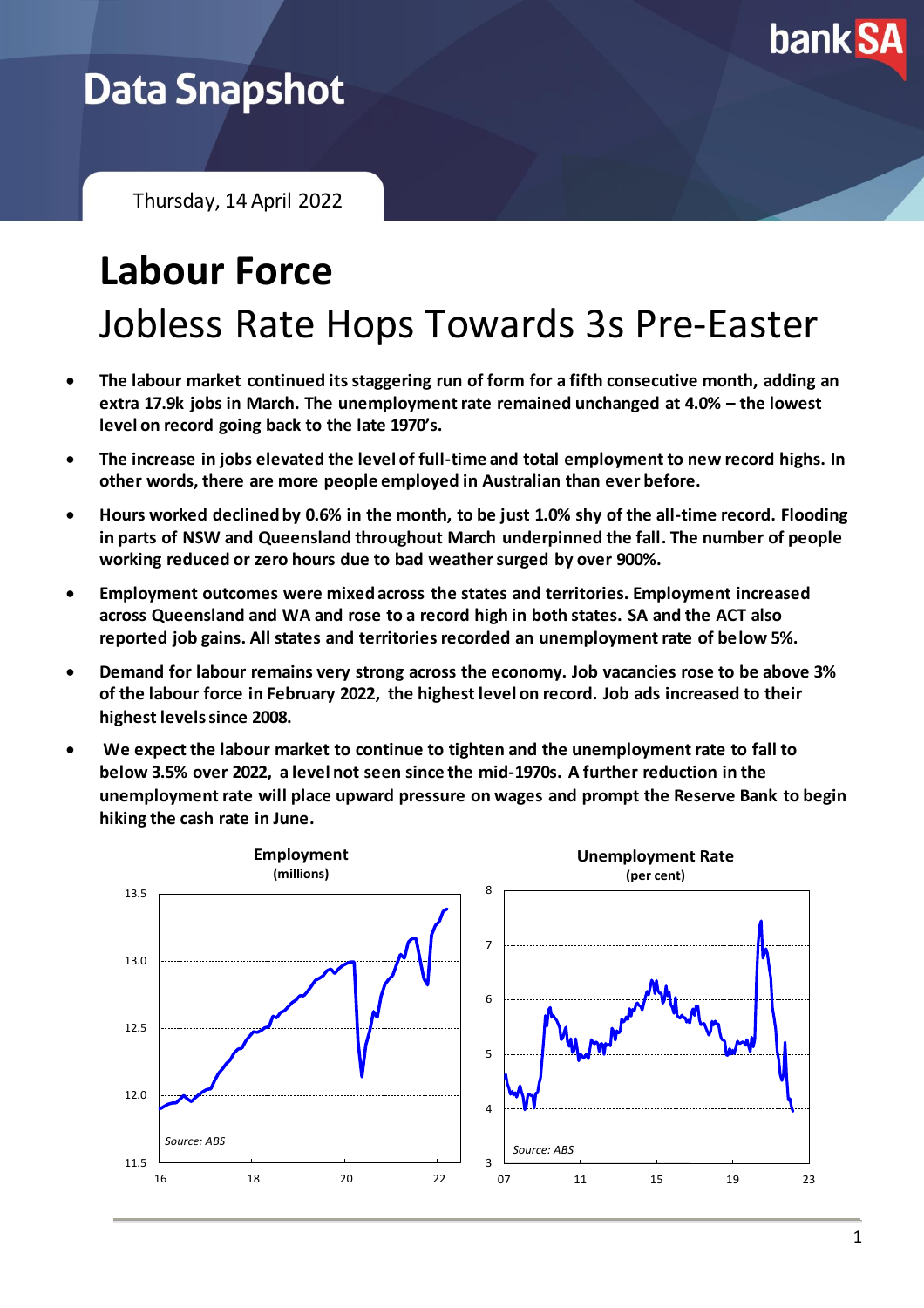The labour market continued its staggering run of form in March, adding 17.9k jobs. This marks the fifth consecutive month of employment growth and takes the cumulative number of jobs added since the end of the Delta lockdown to 567.0k.

The increase in jobs in March elevated the level of full-time and total employment to new record highs, eclipsing the previous records set in February. In other words, there are more people employed in Australian than ever before.

Despite the pick-up in employment, the unemployment rate remained unchanged at 4.0% - the lowest level in the monthly series, going back to 1974. Participation also remained steady in March. The participation rate was unchanged around its record high of 66.4%. Still, forwardlooking indicators are pointing to a furthertightening in the jobs market over the months ahead. This may contribute further to reports of labour shortages and place additional upward pressure on wages growth.

## **Unemployment rate**

The unemployment rate remained unchanged at 4.0% in March, equalling the lowest level in the history of the monthly series, going back to February 1978. The Reserve Bank estimates the level of full employment being somewhere between the high 3s and low 4s. At unemployment rates around this level, wage pressures are expected to build at a faster rate.

Although the unemployment rate was unchanged, employment increased by 17.9k jobs, underpinned by a 20.5k job rise in full-time employment. Meanwhile, the number of part-time jobs edged down by 2.7k. Full-time and total employment are now at their highest level on record.

Part-time employment has not experienced the same rapid surge in jobs as full-time employment throughout the economic recovery. However, part-time employment remains around the level prevailing before the pandemic. This indicates that at the aggregate level, workers are not switching from part-time to full-time employment. But instead, the gains in full-time employment have been filled by new positions.



The participation rate was unchanged at 66.4% in March, equal to its highest level on record. Australia has maintained a very high level of participation throughout the pandemic compared to other developed economies, as a large share of employees have remained connected with businessesthroughout lockdowns and pandemic-related disruptions. This makes the low level of unemployment even more impressive and has meant that wage pressures and relatedly,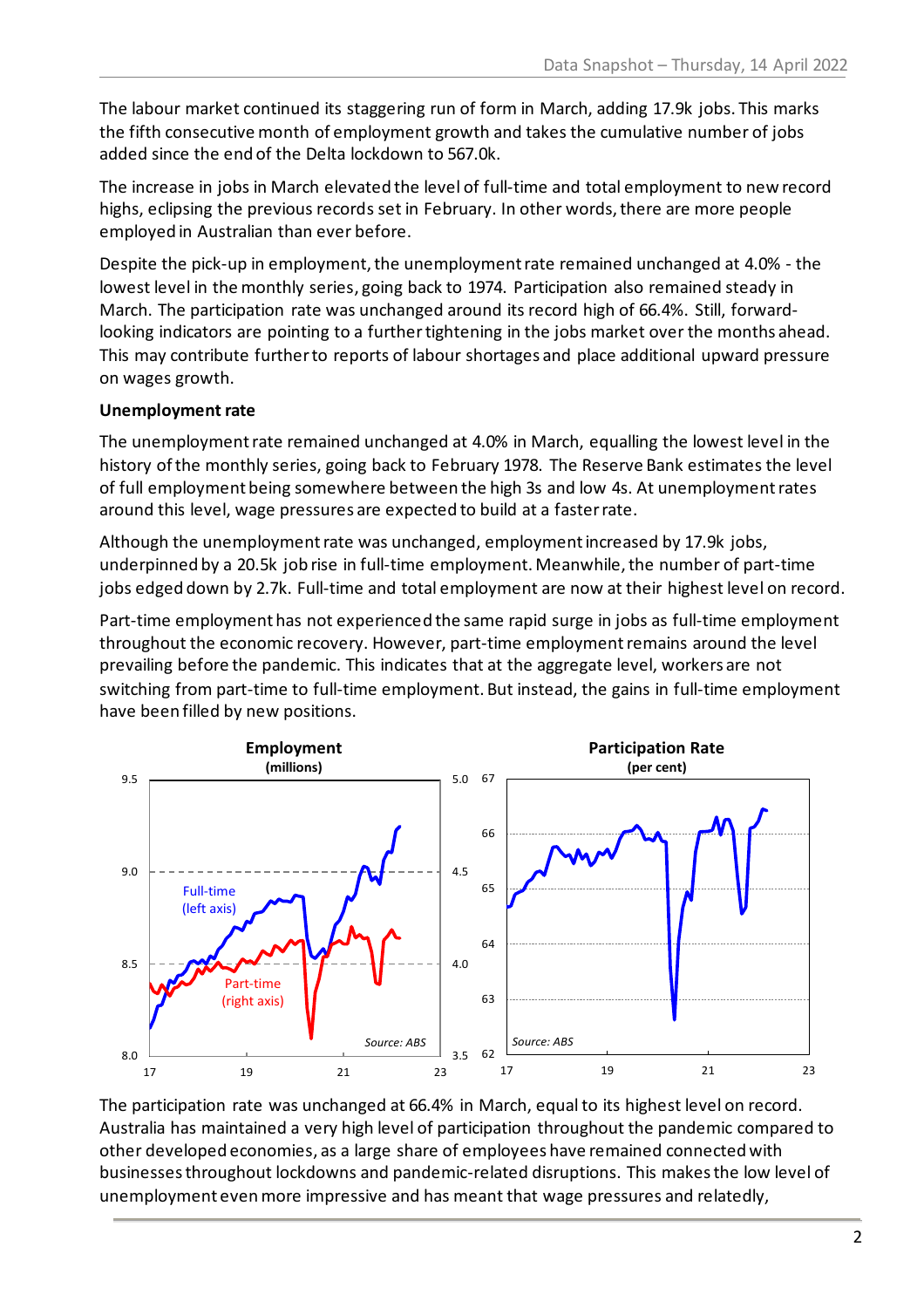inflationary pressures, have been slower to manifest compared to other major economies. However, with the labour market continuing to perform strongly, we expect to see these pressures materialise further.

## **Hours worked**

Hours worked pulled-back slightly in March but remain elevated. Hours worked declined by 0.6% in the month, to be just 1.0% shy of the all-time record high. NSW (-1.6%), Queensland (-2.3%), WA (-0.9%) and Tasmania (-4.4%) contributed to the fall in hours worked. This was partly offset by a rise in hours worked in Victoria (2.3%) and SA (0.7%).

Flooding in parts of NSW and Queensland throughout March underpinned the fall in hours worked in these states. Indeed, the number of people reporting that they worked reduced or zero hours due to bad weather surged nine-fold in March to 504.1k. Meanwhile, the number of people working reduced or zero hours due to illness or injury pulled-back, suggesting that the impact of Omicron on hours worked is continuing to wane. This is despite an increase in infections in March.

# **The states**

Employment outcomes were mixed across the states and territories.

Employment increased across Queensland (8.0k) and WA (7.6k) and rose to a record high in both states. SA (3.2k) and the ACT (1.1k) also reported job gains. However, job numbers pulled back in Tasmania (-3.9k), Victoria (-2.7k), the NT (-1.8k) and NSW (-0.3k).

All states and territories recorded an unemployment rate of below 5%. Unemployment is the lowest across the country in WA, which recorded a large fall from 4.1% in February to 3.4% in March, its lowest level since 2008. The ACT also had an unemployment rate of 3.4% in March. Like WA, unemployment in Queensland also fell to the lowest level since 2008, at 4.0%.

At the other end of the scale, the unemployment rate was highest in SA (4.9%), followed by Tasmania (4.5%), and the NT (4.1%).



3.9 4.0 4.0 4.9 3.4 4.5 3.4 4.1 **Unemployment Rate (per cent, by State & Territory)** *Source: ABS*

NSW VIC QLD SA WA Tas ACT NT

### **Other labour market measures**

Other labour market indicators pointed to a further tightening in conditions in the labour market in March.

 $\overline{2}$ 

3

4

5

6

The underemployment rate – which includes people who are employment but wish to work more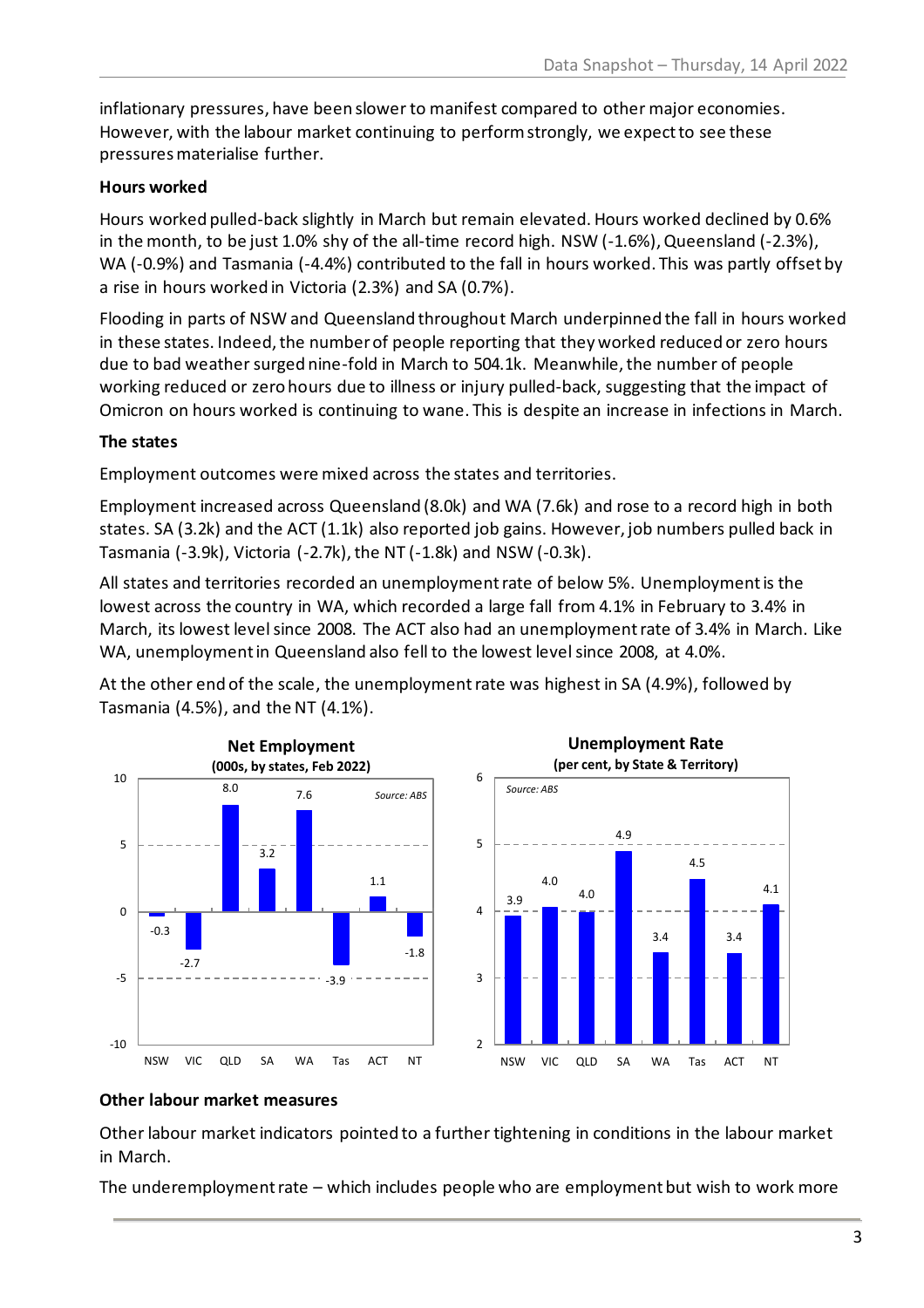hours – fell by 0.2 percentage points to 6.3%. This is the lowest level of the underemployment rate since November 2008. The underutilisation rate – which is the combination of the unemployment and underemployment rates – declined by 0.3 percentage points, to 10.3%. The underutilisation rate is at its lowest level since September 2008.

Employment for young people strengthened by around 36k, which contributed to a 1.0 percentage point fall in the youth unemployment rate to 8.3%. The youth unemployment rate has fallen by 8.2 percentage points since the pandemic peak of 16.4% in July 2020.

Demand for labour remains very strong across the economy. Job vacancies rose to be above 3% of the labour force in February 2022. This is the highest level on record, going back to 1979. Job ads, another leading indicator of employment, increased by 0.4% in March and are at their highest levels since 2008.



### **Outlook**

The labour market continued its strong performance in March, despite the impacts of devastating flooding across parts of NSW and Queensland and an increase in COVID-19 cases in WA, alongside the reopening of borders. Demand remains strong and we expectthe labour market will continue to tighten over the coming months. We expect the unemployment rate will fall below 3.5% later this year. An unemployment rate below 4% has not been sustained since the 1970s.

As the labour market continues to tighten, wage pressures are expected to accelerate, and in turn, further add to inflationary pressures. We expect annual wages growth to move above 3.0% this year and peak at 4.0% in 2023. On this backdrop, we expect the Reserve Bank will begin hiking the cash rate from June. We expect the Reserve Bank will act quickly to take back the emergency rate cuts implemented after the pandemic hit in 2020, lifting the cash rate in June, July and August to take the cash rate to 0.75% by August.

> **Jameson Coombs, Associate Economist** Ph: 0401 102 789

> > **Jarek Kowcza, Senior Economist** Ph: 0481 476 436